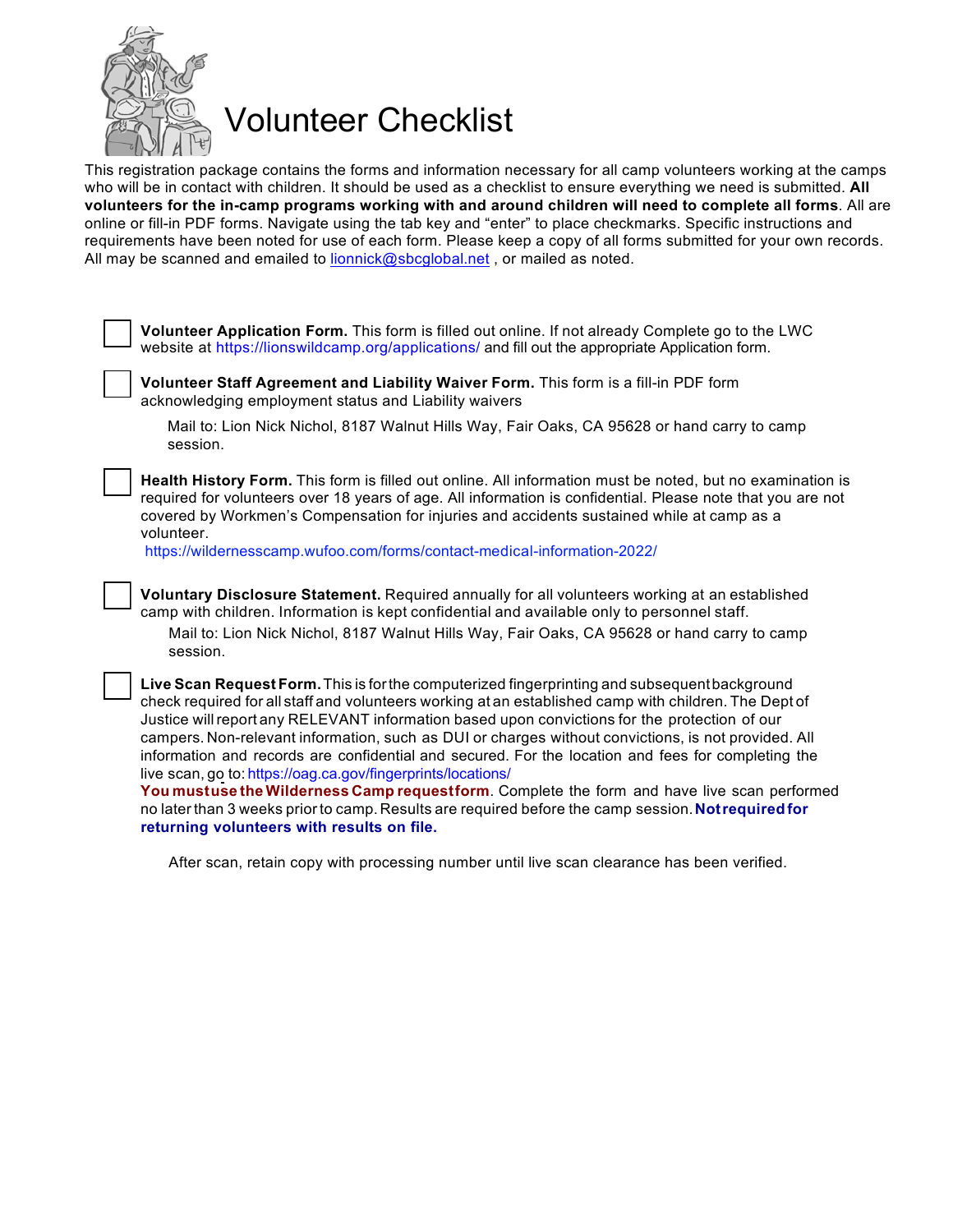

### **Lions Wilderness camp for Deaf Children, Inc**

P.O. Box 8 Roseville, CA 95661 info@lionswildcamp.org

# **Volunteer Staff Agreement**

This agreement is between

and Lions Wilderness Camp for Deaf Children, Inc. (LWC)

#### **Volunteer Status Acknowledgment**

I understand that, as a volunteer, I am in no way, shape or form an employee of LWC. I understand and agree that I will not receive any compensation or benefit for my participation in volunteer activities, nor will I be eligible for any coverage under the Workers' Compensation laws of California.

I hereby acknowledge and agree that participation in volunteer activities comes with inherent risks. I have full knowledge and understanding of the inherent risks associated with volunteer activity participation, including but in no way limited to: (1) slips, trips, and falls, (2) lifting injuries, (3) athletic injuries, and (4) illness, including exposure to or infection with viruses or bacteria. I further acknowledge that the preceding list is not inclusive of all possible risks associated with volunteer participation and that said list in no way limits the operation of this Agreement.

#### **Coronavirus / COVID-19 Warning & Disclaimer**

Coronavirus, COVID-19 is an extremely contagious virus that spreads easily through person-to-person contact. Federal and state authorities recommend social distancing as a mean to prevent the spread of the virus. COVID-19 can lead to severe illness, personal injury, permanent disability, and death. Participating in LWC programs or accessing LWC facilities could increase the risk of contracting COVID-19. LWC in no way warrants that COVID-19 infection will not occur through participation in LWC programs or accessing LWC facilities.

#### **Waiver, Release, Indemnification & Covenant Not to Sue**

In consideration of my participation as a volunteer with LWC, I, the undersigned participant, agree to release and on behalf of myself, my heirs, representatives, executors, administrators, and assigns, HEREBY DO RELEASE LWC, its officers, directors, employees, volunteers, agents, representatives and insurers ("Releasees") from any causes of action, claims, or demands of any nature whatsoever including, but in no way limited to, claims of negligence, which I, my heirs, representatives, executors, administrators and assigns may have, now or in the future, against LWC on account of personal injury, property damage, death or accident of any kind, arising out of or in any way related to the use of LWC facilities/equipment or participation in LWC programs whether that participation is supervised or unsupervised, however the injury or damage occurs, including, but not limited to the negligence of Releasees.

In consideration of my participation in volunteer activities, I, the undersigned participant, agree to INDEMNIFY AND HOLD HARMLESS Releasees from any and all causes of action, claims, demands, losses, or costs of any nature whatsoever arising out of or in any way related to my participation in volunteer activities.

I hereby certify that I have full knowledge of the nature and extent of the risks inherent in participation in volunteer activities and that I am voluntarily assuming said risks. I understand that I will be solely responsible for any loss or damage, including personal injury, property damage, or death, I sustain while participating in volunteer activities and that by signing this agreement I HEREBY RELEASE Releasees of all liability for such loss, damage, or death. I further certify that I am in good health and that I have no conditions or impairments which would preclude my safe participation in volunteer activities.

I understand I am required to submit a completed online Health History Form stating I am physically able to attend, have been vaccinated for COVID 19 and able to work at camp. A physical exam is notrequired.

LWC is required to conduct annual background checks. If completed for a prior year and is still on record with Camp Administration no reapplication is required, otherwise I will need to submit the form for a DOJ Livescan fingerprint check. I also need to submit the Annual Voluntary Disclosure Statement.

By my signature I am stating that I have read the above document, understand the policies, and agree to the terms herein.

| Signature: | Jate: |  |
|------------|-------|--|
|            |       |  |

Please return this form to the LWC Camp Director at sign in; mail / email to address above.

Initial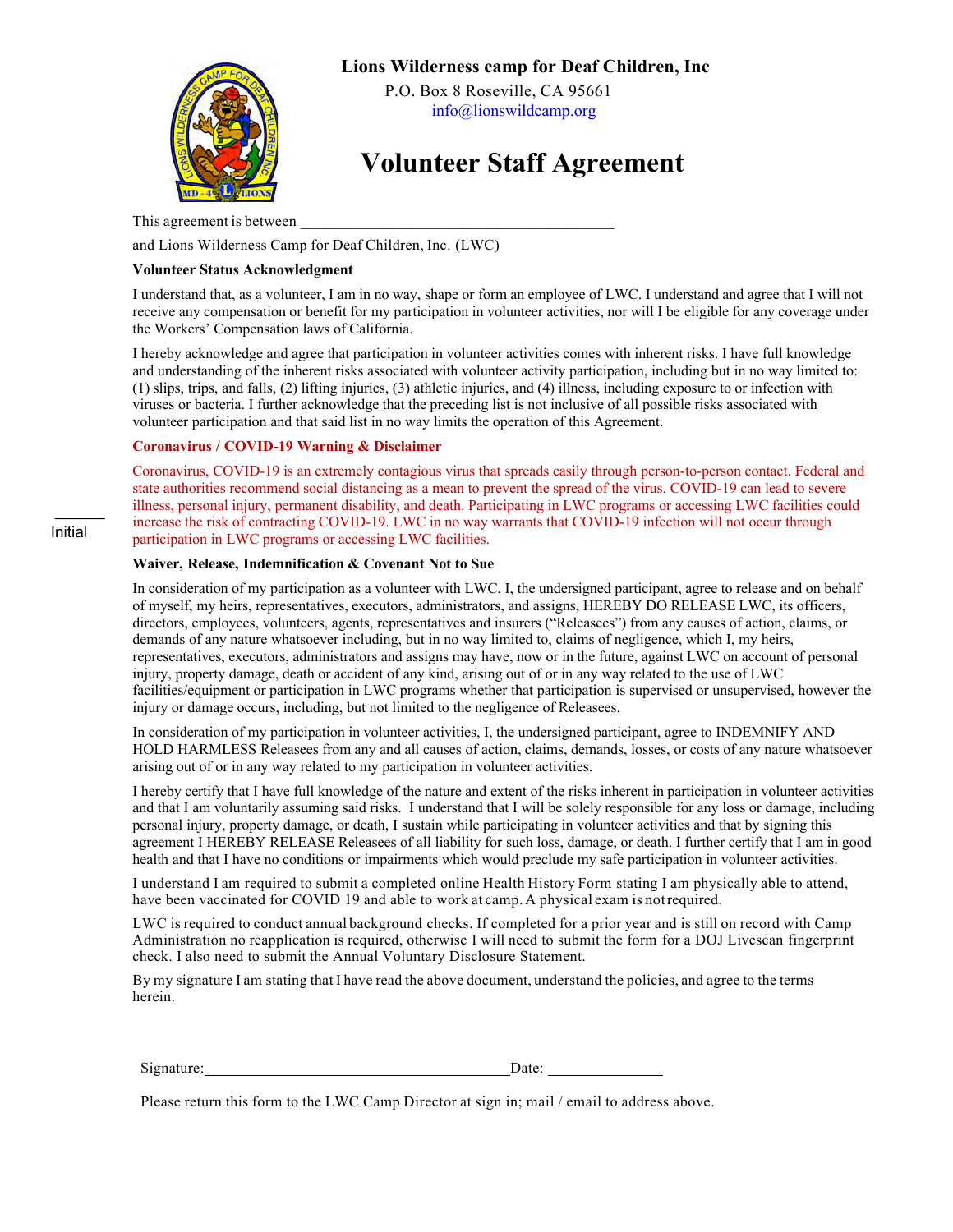### **Voluntary Disclosure Statement All Camp Staff**

|                                                                                                                               | Name<br>$\overline{\phantom{0}}$ Last                                                                                                                                                                                                                                                                                                                                                                                                                                                                        | First                                                                                                                |        |       |                 |  |
|-------------------------------------------------------------------------------------------------------------------------------|--------------------------------------------------------------------------------------------------------------------------------------------------------------------------------------------------------------------------------------------------------------------------------------------------------------------------------------------------------------------------------------------------------------------------------------------------------------------------------------------------------------|----------------------------------------------------------------------------------------------------------------------|--------|-------|-----------------|--|
|                                                                                                                               |                                                                                                                                                                                                                                                                                                                                                                                                                                                                                                              |                                                                                                                      | Middle |       |                 |  |
|                                                                                                                               |                                                                                                                                                                                                                                                                                                                                                                                                                                                                                                              | City                                                                                                                 |        | State | Zip             |  |
|                                                                                                                               |                                                                                                                                                                                                                                                                                                                                                                                                                                                                                                              |                                                                                                                      |        |       |                 |  |
|                                                                                                                               |                                                                                                                                                                                                                                                                                                                                                                                                                                                                                                              |                                                                                                                      |        |       |                 |  |
|                                                                                                                               |                                                                                                                                                                                                                                                                                                                                                                                                                                                                                                              |                                                                                                                      |        |       |                 |  |
|                                                                                                                               |                                                                                                                                                                                                                                                                                                                                                                                                                                                                                                              |                                                                                                                      |        |       |                 |  |
|                                                                                                                               |                                                                                                                                                                                                                                                                                                                                                                                                                                                                                                              | <u> 1989 - Johann John Stone, markin film ar yn y breninnas yn y breninnas y breninnas y breninnas y breninnas y</u> |        |       |                 |  |
|                                                                                                                               | Street Address                                                                                                                                                                                                                                                                                                                                                                                                                                                                                               | City                                                                                                                 |        | State | Zip             |  |
|                                                                                                                               |                                                                                                                                                                                                                                                                                                                                                                                                                                                                                                              |                                                                                                                      |        |       |                 |  |
|                                                                                                                               | 1. Previous residence(s) for last five years (include college and home residences):                                                                                                                                                                                                                                                                                                                                                                                                                          |                                                                                                                      |        |       |                 |  |
|                                                                                                                               |                                                                                                                                                                                                                                                                                                                                                                                                                                                                                                              |                                                                                                                      |        |       | -Present        |  |
|                                                                                                                               |                                                                                                                                                                                                                                                                                                                                                                                                                                                                                                              |                                                                                                                      |        |       |                 |  |
|                                                                                                                               |                                                                                                                                                                                                                                                                                                                                                                                                                                                                                                              |                                                                                                                      |        |       |                 |  |
|                                                                                                                               |                                                                                                                                                                                                                                                                                                                                                                                                                                                                                                              |                                                                                                                      |        |       |                 |  |
|                                                                                                                               | (Continue on separate sheet, if necessary.)                                                                                                                                                                                                                                                                                                                                                                                                                                                                  |                                                                                                                      |        |       |                 |  |
| 2. Have you ever been arrested or convicted of any crime relating in any manner to children and/or your conduct with<br>them? |                                                                                                                                                                                                                                                                                                                                                                                                                                                                                                              |                                                                                                                      |        |       |                 |  |
|                                                                                                                               | If yes, please explain in remarks.                                                                                                                                                                                                                                                                                                                                                                                                                                                                           |                                                                                                                      |        |       | Yes<br>$ V $ No |  |
|                                                                                                                               | 3. Have you ever been arrested or convicted of any crime including, but not limited to, those listed below and/or any<br>crime similar in any manner to those listed below?                                                                                                                                                                                                                                                                                                                                  |                                                                                                                      |        |       | Yes<br>No       |  |
|                                                                                                                               | • Indecent assault and battery on a child under fourteen<br>• Indecent assault and battery on a mentally retarded person<br>• Indecent assault and battery on a person who has obtained the age of fourteen<br>• Rape<br>• Rape of a child under sixteen with force<br>• Assault with intent to commit rape<br>• Kidnapping of a child under sixteen with intent to commit rape<br>• Distribution and trafficking of narcotics or other controlled substances<br>• Intent to commit any of the above crimes. |                                                                                                                      |        |       |                 |  |
|                                                                                                                               | If yes, please explain in remarks.                                                                                                                                                                                                                                                                                                                                                                                                                                                                           |                                                                                                                      |        |       |                 |  |
|                                                                                                                               | 4. Have you ever been adjudged liable for civil penalties or damages involving sexual or physical abuse of children?                                                                                                                                                                                                                                                                                                                                                                                         |                                                                                                                      |        |       | Yes<br>No       |  |
|                                                                                                                               | If yes, please explain in remarks.                                                                                                                                                                                                                                                                                                                                                                                                                                                                           |                                                                                                                      |        |       |                 |  |
|                                                                                                                               | 5. Are you now or have you ever been subject to any court order involving sexual or physical abuse of a minor<br>including, but not limited to a domestic order or protection?                                                                                                                                                                                                                                                                                                                               |                                                                                                                      |        |       | Yes<br>No       |  |
|                                                                                                                               | If yes, please explain in remarks.                                                                                                                                                                                                                                                                                                                                                                                                                                                                           |                                                                                                                      |        |       |                 |  |

6. Have your parental rights ever been terminated for reasons involving sexual or physical abuse of children?

 $\bigcap$ Yes  $\big|\nabla\big|$ No

**If yes, please explain in remarks.**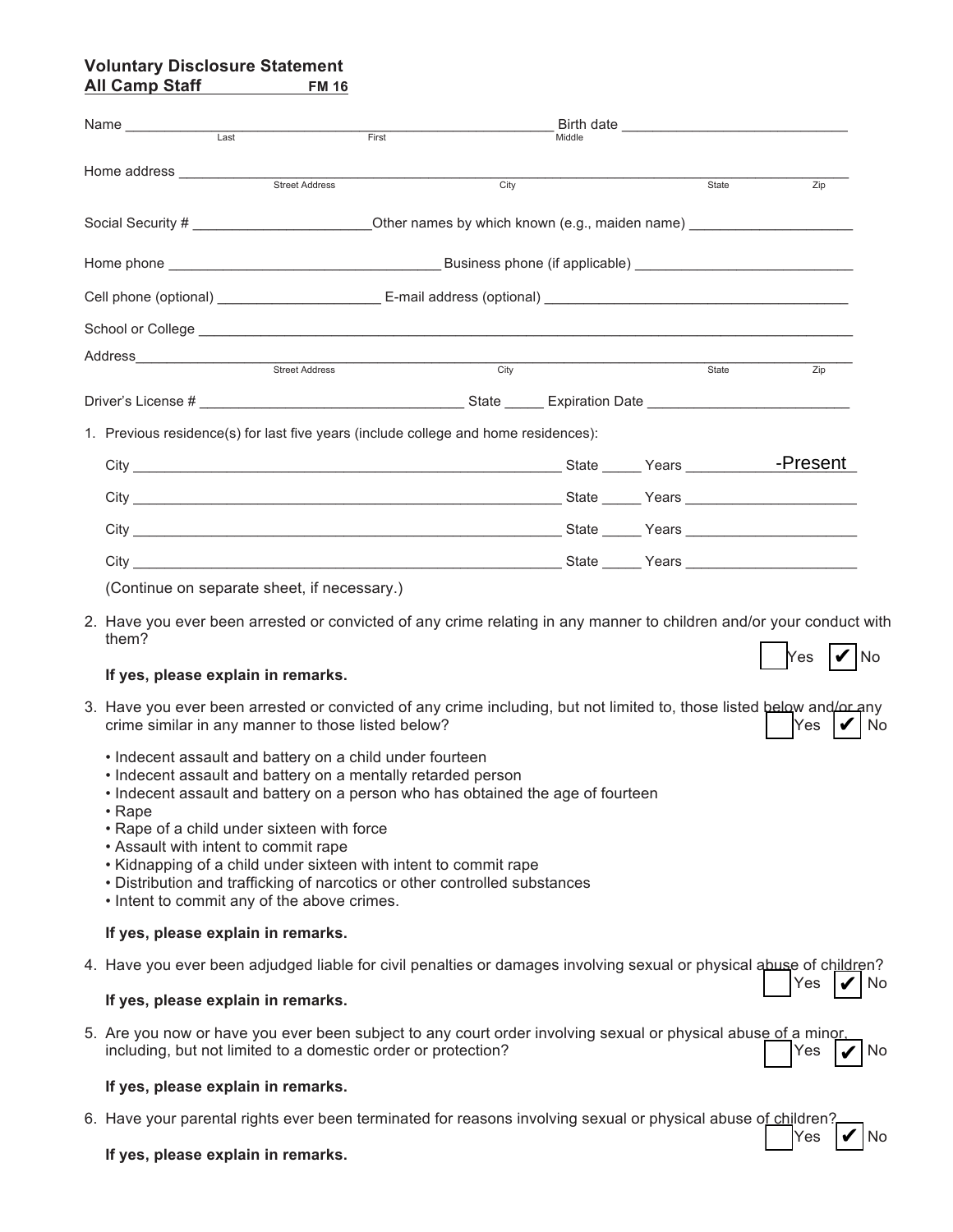I understand that:

| a)The camp may deny employment to any person who answers "yes" to any one of questions 2-6. If hired and the |
|--------------------------------------------------------------------------------------------------------------|
| employer later discovers circumstances that would indicate a "yes" answer to any of the above questions,     |
| employment may be terminated immediately.                                                                    |

- b)The information provided on this form is subject to verification, which may include a criminal history check and request from any Central Registry of child abusers.
- c)The camp may terminate employment or volunteer service of any person if that person is found, regardless of when discovered, to:
	- 1) have a history of complaints of abuse of a minor;
	- 2) have resigned, been terminated, or been asked to resign from a position whether paid or unpaid, due to complaint(s) of sexual abuse of a minor; and/or
	- 3) have falsified or omitted information in this disclosure statement.

d)This disclosure statement must be updated yearly.

| Signature                               | Date |  |
|-----------------------------------------|------|--|
|                                         |      |  |
| Signature of Minor's Parent or Guardian | Date |  |

#### REMARKS

Please explain in detail any section(s) that you have marked Yes. If arrested, please include status of arrest, ie; pending trial, dismissed, etc Note which section(s) your remarks pertain to. Use additional sheets as necessary.

 $\_$  , and the state of the state of the state of the state of the state of the state of the state of the state of the state of the state of the state of the state of the state of the state of the state of the state of the \_\_\_\_\_\_\_\_\_\_\_\_\_\_\_\_\_\_\_\_\_\_\_\_\_\_\_\_\_\_\_\_\_\_\_\_\_\_\_\_\_\_\_\_\_\_\_\_\_\_\_\_\_\_\_\_\_\_\_\_\_\_\_\_\_\_\_\_\_\_\_\_ \_\_\_\_\_\_\_\_\_\_\_\_\_\_\_\_\_\_\_\_\_\_\_\_\_\_\_\_\_\_\_\_\_\_\_\_\_\_\_\_\_\_\_\_\_\_\_\_\_\_\_\_\_\_\_\_\_\_\_\_\_\_\_\_\_\_\_\_\_\_\_\_ \_\_\_\_\_\_\_\_\_\_\_\_\_\_\_\_\_\_\_\_\_\_\_\_\_\_\_\_\_\_\_\_\_\_\_\_\_\_\_\_\_\_\_\_\_\_\_\_\_\_\_\_\_\_\_\_\_\_\_\_\_\_\_\_\_\_\_\_\_\_\_\_ \_\_\_\_\_\_\_\_\_\_\_\_\_\_\_\_\_\_\_\_\_\_\_\_\_\_\_\_\_\_\_\_\_\_\_\_\_\_\_\_\_\_\_\_\_\_\_\_\_\_\_\_\_\_\_\_\_\_\_\_\_\_\_\_\_\_\_\_\_\_\_\_ \_\_\_\_\_\_\_\_\_\_\_\_\_\_\_\_\_\_\_\_\_\_\_\_\_\_\_\_\_\_\_\_\_\_\_\_\_\_\_\_\_\_\_\_\_\_\_\_\_\_\_\_\_\_\_\_\_\_\_\_\_\_\_\_\_\_\_\_\_\_\_\_ \_\_\_\_\_\_\_\_\_\_\_\_\_\_\_\_\_\_\_\_\_\_\_\_\_\_\_\_\_\_\_\_\_\_\_\_\_\_\_\_\_\_\_\_\_\_\_\_\_\_\_\_\_\_\_\_\_\_\_\_\_\_\_\_\_\_\_\_\_\_\_\_ \_\_\_\_\_\_\_\_\_\_\_\_\_\_\_\_\_\_\_\_\_\_\_\_\_\_\_\_\_\_\_\_\_\_\_\_\_\_\_\_\_\_\_\_\_\_\_\_\_\_\_\_\_\_\_\_\_\_\_\_\_\_\_\_\_\_\_\_\_\_\_\_ \_\_\_\_\_\_\_\_\_\_\_\_\_\_\_\_\_\_\_\_\_\_\_\_\_\_\_\_\_\_\_\_\_\_\_\_\_\_\_\_\_\_\_\_\_\_\_\_\_\_\_\_\_\_\_\_\_\_\_\_\_\_\_\_\_\_\_\_\_\_\_\_ \_\_\_\_\_\_\_\_\_\_\_\_\_\_\_\_\_\_\_\_\_\_\_\_\_\_\_\_\_\_\_\_\_\_\_\_\_\_\_\_\_\_\_\_\_\_\_\_\_\_\_\_\_\_\_\_\_\_\_\_\_\_\_\_\_\_\_\_\_\_\_\_ \_\_\_\_\_\_\_\_\_\_\_\_\_\_\_\_\_\_\_\_\_\_\_\_\_\_\_\_\_\_\_\_\_\_\_\_\_\_\_\_\_\_\_\_\_\_\_\_\_\_\_\_\_\_\_\_\_\_\_\_\_\_\_\_\_\_\_\_\_\_\_\_ \_\_\_\_\_\_\_\_\_\_\_\_\_\_\_\_\_\_\_\_\_\_\_\_\_\_\_\_\_\_\_\_\_\_\_\_\_\_\_\_\_\_\_\_\_\_\_\_\_\_\_\_\_\_\_\_\_\_\_\_\_\_\_\_\_\_\_\_\_\_\_\_ \_\_\_\_\_\_\_\_\_\_\_\_\_\_\_\_\_\_\_\_\_\_\_\_\_\_\_\_\_\_\_\_\_\_\_\_\_\_\_\_\_\_\_\_\_\_\_\_\_\_\_\_\_\_\_\_\_\_\_\_\_\_\_\_\_\_\_\_\_\_\_\_ \_\_\_\_\_\_\_\_\_\_\_\_\_\_\_\_\_\_\_\_\_\_\_\_\_\_\_\_\_\_\_\_\_\_\_\_\_\_\_\_\_\_\_\_\_\_\_\_\_\_\_\_\_\_\_\_\_\_\_\_\_\_\_\_\_\_\_\_\_\_\_\_ \_\_\_\_\_\_\_\_\_\_\_\_\_\_\_\_\_\_\_\_\_\_\_\_\_\_\_\_\_\_\_\_\_\_\_\_\_\_\_\_\_\_\_\_\_\_\_\_\_\_\_\_\_\_\_\_\_\_\_\_\_\_\_\_\_\_\_\_\_\_\_\_ \_\_\_\_\_\_\_\_\_\_\_\_\_\_\_\_\_\_\_\_\_\_\_\_\_\_\_\_\_\_\_\_\_\_\_\_\_\_\_\_\_\_\_\_\_\_\_\_\_\_\_\_\_\_\_\_\_\_\_\_\_\_\_\_\_\_\_\_\_\_\_\_ \_\_\_\_\_\_\_\_\_\_\_\_\_\_\_\_\_\_\_\_\_\_\_\_\_\_\_\_\_\_\_\_\_\_\_\_\_\_\_\_\_\_\_\_\_\_\_\_\_\_\_\_\_\_\_\_\_\_\_\_\_\_\_\_\_\_\_\_\_\_\_\_ \_\_\_\_\_\_\_\_\_\_\_\_\_\_\_\_\_\_\_\_\_\_\_\_\_\_\_\_\_\_\_\_\_\_\_\_\_\_\_\_\_\_\_\_\_\_\_\_\_\_\_\_\_\_\_\_\_\_\_\_\_\_\_\_\_\_\_\_\_\_\_\_ \_\_\_\_\_\_\_\_\_\_\_\_\_\_\_\_\_\_\_\_\_\_\_\_\_\_\_\_\_\_\_\_\_\_\_\_\_\_\_\_\_\_\_\_\_\_\_\_\_\_\_\_\_\_\_\_\_\_\_\_\_\_\_\_\_\_\_\_\_\_\_\_ \_\_\_\_\_\_\_\_\_\_\_\_\_\_\_\_\_\_\_\_\_\_\_\_\_\_\_\_\_\_\_\_\_\_\_\_\_\_\_\_\_\_\_\_\_\_\_\_\_\_\_\_\_\_\_\_\_\_\_\_\_\_\_\_\_\_\_\_\_\_\_\_ \_\_\_\_\_\_\_\_\_\_\_\_\_\_\_\_\_\_\_\_\_\_\_\_\_\_\_\_\_\_\_\_\_\_\_\_\_\_\_\_\_\_\_\_\_\_\_\_\_\_\_\_\_\_\_\_\_\_\_\_\_\_\_\_\_\_\_\_\_\_\_\_ \_\_\_\_\_\_\_\_\_\_\_\_\_\_\_\_\_\_\_\_\_\_\_\_\_\_\_\_\_\_\_\_\_\_\_\_\_\_\_\_\_\_\_\_\_\_\_\_\_\_\_\_\_\_\_\_\_\_\_\_\_\_\_\_\_\_\_\_\_\_\_\_ \_\_\_\_\_\_\_\_\_\_\_\_\_\_\_\_\_\_\_\_\_\_\_\_\_\_\_\_\_\_\_\_\_\_\_\_\_\_\_\_\_\_\_\_\_\_\_\_\_\_\_\_\_\_\_\_\_\_\_\_\_\_\_\_\_\_\_\_\_\_\_\_ \_\_\_\_\_\_\_\_\_\_\_\_\_\_\_\_\_\_\_\_\_\_\_\_\_\_\_\_\_\_\_\_\_\_\_\_\_\_\_\_\_\_\_\_\_\_\_\_\_\_\_\_\_\_\_\_\_\_\_\_\_\_\_\_\_\_\_\_\_\_\_\_ \_\_\_\_\_\_\_\_\_\_\_\_\_\_\_\_\_\_\_\_\_\_\_\_\_\_\_\_\_\_\_\_\_\_\_\_\_\_\_\_\_\_\_\_\_\_\_\_\_\_\_\_\_\_\_\_\_\_\_\_\_\_\_\_\_\_\_\_\_\_\_\_